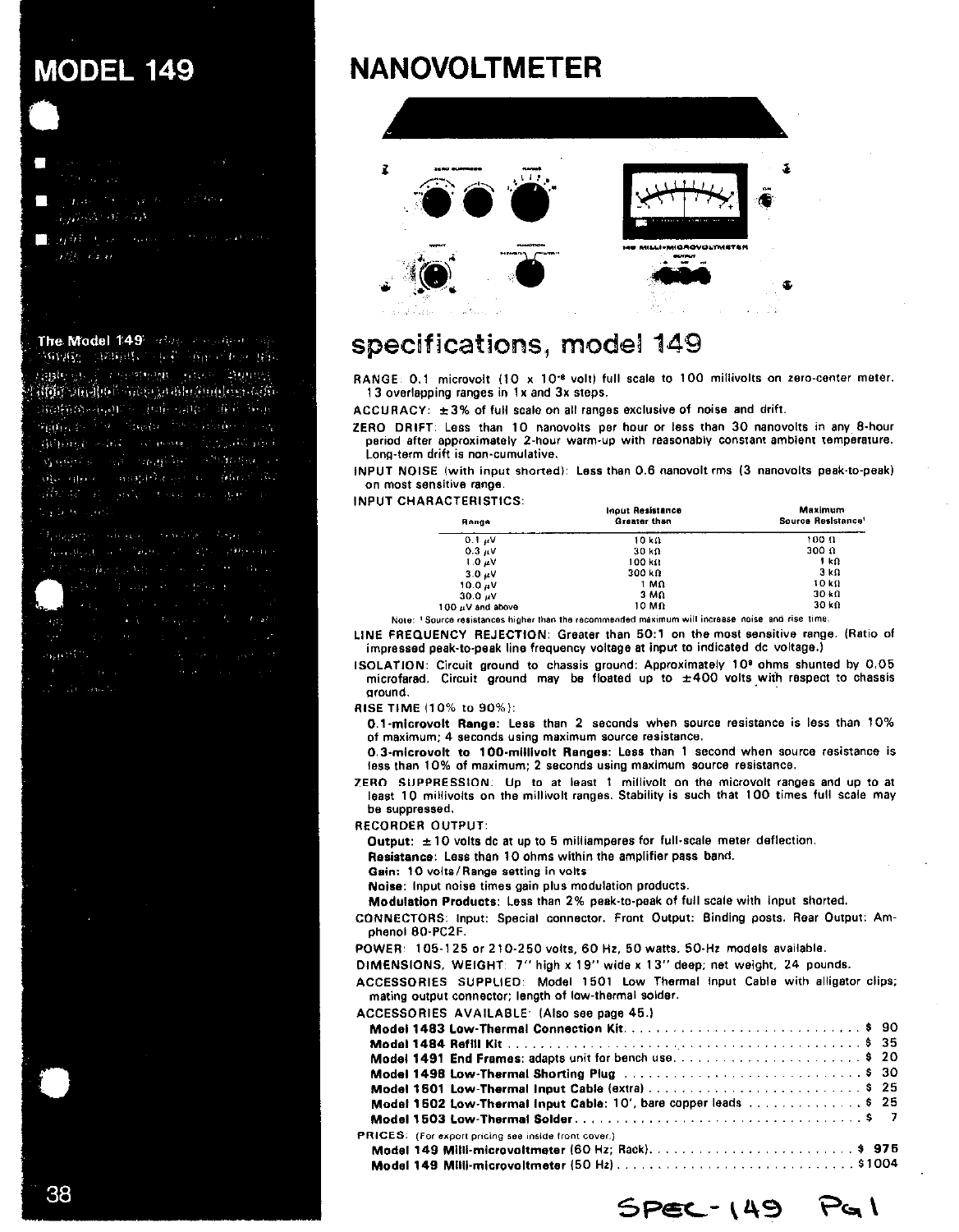# specifications, model 150B

### AS A VOLTMETER AND NULL DETECTOR:

RANGE: 0.3 microvolt (3 x 10<sup>-7</sup> volt) full scale to 1 volt on a zero-center meter. 14 overlapping ranges in 1x and 3x steps. **ACCURACY** 

Meter:  $\pm 2\%$  of full scale on all ranges.

1-Volt Output Terminals:  $\pm 1\%$ .

100-Millivolt Output Terminals: Adjustable to  $\pm 1\%$ . Note: Accuracy specifications exclude noise and drift.

- ZERO DRIFT: Less than 0.1 microvolt per 24 hours after 1-hour warm-up with reasonably constant ambient temperature. Longterm drift is non-cumulative.
- INPUT NOISE: With input shorted, less than 5 nanovolts rms (25 nanovolts peak-to-peak) on the most sensitive range.

With 10,000-ohm source resistance, less than 14 nanovolts rms (70 nanovolts peak-to-peak) on the most sensitive range.

**INPUT RESISTANCE** 

| Range                | <b>Input Resistance</b><br>Greater than | Maximum<br>Source'<br>Resistance |  |  |
|----------------------|-----------------------------------------|----------------------------------|--|--|
| 0.3 $\mu$ V          | 1 MΩ                                    | 10 kΩ                            |  |  |
| $1 \mu V$            | 3 M.Q                                   | $30 \; k\Omega$                  |  |  |
| $3 \mu V$            | 10 MΩ                                   | 100 kΩ                           |  |  |
| 10 $\mu$ V           | 30 M <sub>0</sub>                       | $300 k\Omega$                    |  |  |
| $30 \mu V$ and above | 100 MΩ                                  | 1 M $\Omega$                     |  |  |

Note: 'Source resistance higher than the recommended maximum will increase noise and rise time

- ZERO SHIFT WITH SOURCE RESISTANCE: Less than 10-10 volt per ohm.
- LINE FREQUENCY REJECTION\*: A voltage of power line frequency which is 75 dB (p-p/dc) greater than full scale affects reading less than 2% on the most sensitive range (decreasing to 60 dB on the 10-microvolt range and to 20 dB on the 1-volt range).
- COMMON MODE REJECTION': Greater than 180 dB at line frequency or dc.
- RISE TIME (10% to 90%)\*: Using up to 1000 ohms source resistance, less than 0.5 second on the 30-microvolt and higher ranges, increasing to 3 seconds on the 0.3-microvolt range. Using maximum source resistance up to 100 kilohms, rise times increase to approximately 3 seconds on the 30-microvolt and higher ranges, 6 seconds on the 10-microvolt and lower ranges.
- ZERO SUPPRESSION: Up to 10 millivolts available. Stability is such that 100 times full scale may be suppressed.

#### AS AN AMMETER:

RANGE: 3 x 10<sup>-10</sup> ampere full scale to 10<sup>-3</sup> ampere on zero-center meter. 14 overlapping ranges in 1x and 3x steps.

#### **ACCURACY**

Meter:  $\pm 3\%$  of full scale on all ranges.

1 Volt Output Terminals: ±2%.

100-Millivolt Output Terminals: Adjustable to ±2%.

- Note: Accuracy specifications exclude noise and drift.
- ZERO DRIFT:  $\pm 2 \times 10^{-11}$  ampere per 24 hours after 1-hour warm-up.
- INPUT NOISE: Less than 3 x 10<sup>-12</sup> ampere peak-to-peak on the most sensitive range.
- INPUT VOLTAGE DROP: 100 microvolts on nanoampere ranges, 1 millivoit on microampere ranges.
- INPUT RESISTANCE: On the microampere ranges, the input resistance is equal to 10<sup>-3</sup> divided by the range in amperes. On the nanoampere ranges, it is equal to 10<sup>-4</sup> divided by the range in amperes.

## **GENERAL:**

ISOLATION. Circuit ground to chassis ground: Greater than 10° ohms shunted by 0.001 microfarad. Circuit ground may be floated up to  $\pm 400$  volts with respect to chassis ground. On battery operation, may be completely isolated from power line and ground.

#### RECORDER OUTPUT (1 voit):

Output:  $\pm 1$  volt at up to 1 milliampere for full-scale meter deflection on any range.

Resistance: Less than 5 ohms within the amplifier pass band. Noise: Input noise times gain plus modulation products.

Modulation Products: Less than 4% peak-to-peak of full scale with input shorted.

RECORDER OUTPUT (100 millivolts):

Output: ±100 millivolts adjustable over a 10% span for fullscale meter deflection on any range.

Resistance: Less than 1000 ohms.

Noise: Input noise times gain plus modulation products.

Modulation Products: Less than 1/2% peak-to-peak of full scale with input shorted.

- Using this output, rise time is at least one second on any range.
- CONNECTORS: Input: Special Keithley Model 1485. Output: Amphenol BOPC2F.

#### POWER:

P

Line Operation: 105-125 or 210-250 volts (switch selected), 60 Hz, 25 watts. 50-Hz models available.

Battery Operation: Rechargeable nickel-cadmium 6-volt battery pack. Over 9 hours continuous operation from full charge; recharges in less than 16 hours from built-in charging circuit.

- DIMENSIONS, WEIGHT: 7" high x 81/4" wide x 10" deep; net weight, 16 pounds.
- ACCESSORIES SUPPLIED: Model 1506 Low-Thermal Input Cable: 4' low-thermal triaxial cable, alligator clips. Mating output connector. Length of low-thermal solder, Internally mounted nickelcadmium battery pack, Model 1489.
- ACCESSORIES AVAILABLE: (Many of the following accessories are described on page 45.)

| Model 1503 Low-Thermal Solder. \$                                                                                                                            | 7  |  |
|--------------------------------------------------------------------------------------------------------------------------------------------------------------|----|--|
| Model 1506 Low-Thermal Input Cable (extra) \$                                                                                                                | 35 |  |
| Model 1507 Low-Thermal Input Cable: 4', low-thermal                                                                                                          |    |  |
|                                                                                                                                                              | 35 |  |
| Model 1483 Low-Thermal Connection Kit. \$                                                                                                                    | 90 |  |
| Model 1484 Refill Kit \$                                                                                                                                     | 35 |  |
| Model 1485 Female Low-Thermal Input Connector \$                                                                                                             | 15 |  |
| Model 1486 Male Low-Thermal Input Connector  \$                                                                                                              | 15 |  |
| Model 1488 Low Thermal Shorting Plug $\ldots$ , , , , , , \$                                                                                                 | 30 |  |
| Model 1489 Replacement Battery Pack \$                                                                                                                       | 50 |  |
| Model 1534 Special Low-Thermal Triaxial Cable:                                                                                                               |    |  |
|                                                                                                                                                              |    |  |
| Model 2603 Low-Thermal Calibration Cable: 4', for use<br>with Model 140, 147, 148 or 150B  \$ 30                                                             |    |  |
| Model 4006 Rack Mounting Kit: adapts Model 150B<br>for standard $7''$ x 19" rack mounting, \$ 30                                                             |    |  |
| Model 4007 Dual Rack Mounting Kit: adapts two<br>Model 150Bs or any two 7" high Keithley half-rack<br>models for side-by-side $7''$ x 19" rack mounting\$ 30 |    |  |
| Model 260 Nanovolt Source (see page 48)  \$565                                                                                                               |    |  |
|                                                                                                                                                              |    |  |
| RICES: (For export pricing see inside front cover.)                                                                                                          |    |  |
| Model 150B Microvolt Ammeter (60 Hz, Bench) \$895                                                                                                            |    |  |
| Model 150B Microvolt Ammeter (50 Hz) \$922                                                                                                                   |    |  |
| KEITHLEY INSTRUMENTS                                                                                                                                         | 37 |  |

**SPEC - 149** 

Note: All specifications are measured with filter in. With filter out, rise times for any<br>source resistance up to maximum are less than 0.5 second on the 30-microvolt and higher ranges, increasing to 3 seconds on the 0.3-microvolt range. With filter out, the rejection ratios are reduced about 30 dB.